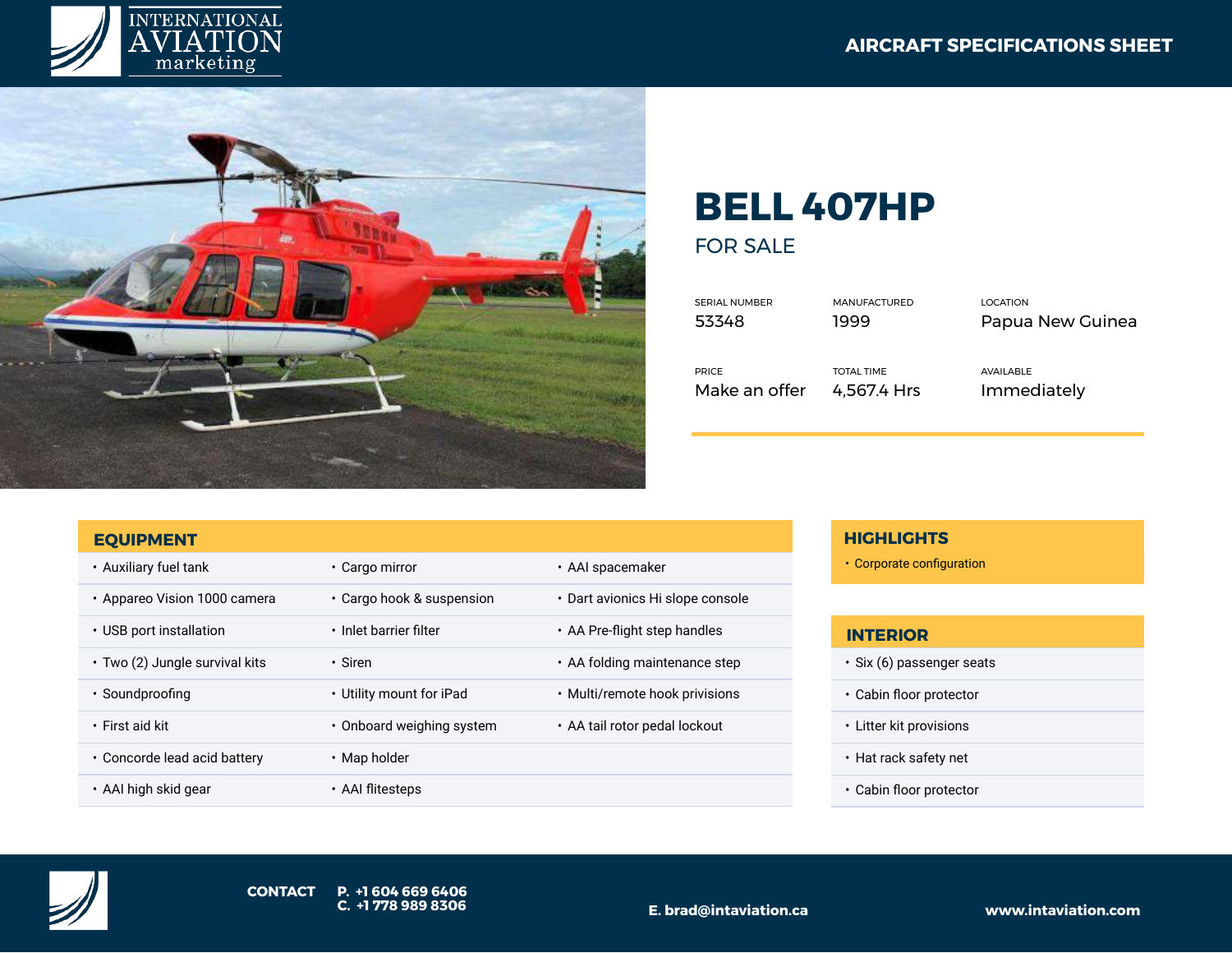



## **AVIONICS**

| • Dual VHF COMM      | Garnin GNS 430 & Bendix KY196A  |
|----------------------|---------------------------------|
| • FM transceiver     | Technisonic TFM-138B            |
| • GPS                | Garmin 296                      |
| • ELT                | Artex ME406HM                   |
| • HF transceiver     | <b>ICOM IC-F7000</b>            |
| • Intercom system    | With 5-Place cabin              |
| • Transponder        | Garmin GTX 345 w/encoder GAE-12 |
| • Audio panel        | Bendix King KMA24H/71           |
| • Satellite tracking | Spidertracks S2                 |

| <b>MAJOR COMPONENTS</b>  | <b>LIMIT</b> | <b>REMAINING</b> | $\frac{9}{6}$ |
|--------------------------|--------------|------------------|---------------|
| Main rotor hub           | 2.500        | 649.0            | 26.0%         |
| Main rotor mast assembly | 2.500        | 568.0            | 22.7%         |
| Transmission             | 4.500        | 2,751.0          | 61.1%         |
| Main driveshaft          | 5.000        | 1.596.0          | 31.9%         |
| Main rotor swashplate    | 2.500        | 568.0            | 22.7%         |
| Tail rotor gearbox       | 5.000        | 2.626.0          | 52.5%         |
| Tail rotor hub assembly  | 2.500        | 616.0            | 24.6%         |







**E. brad@intaviation.ca www.intaviation.com**